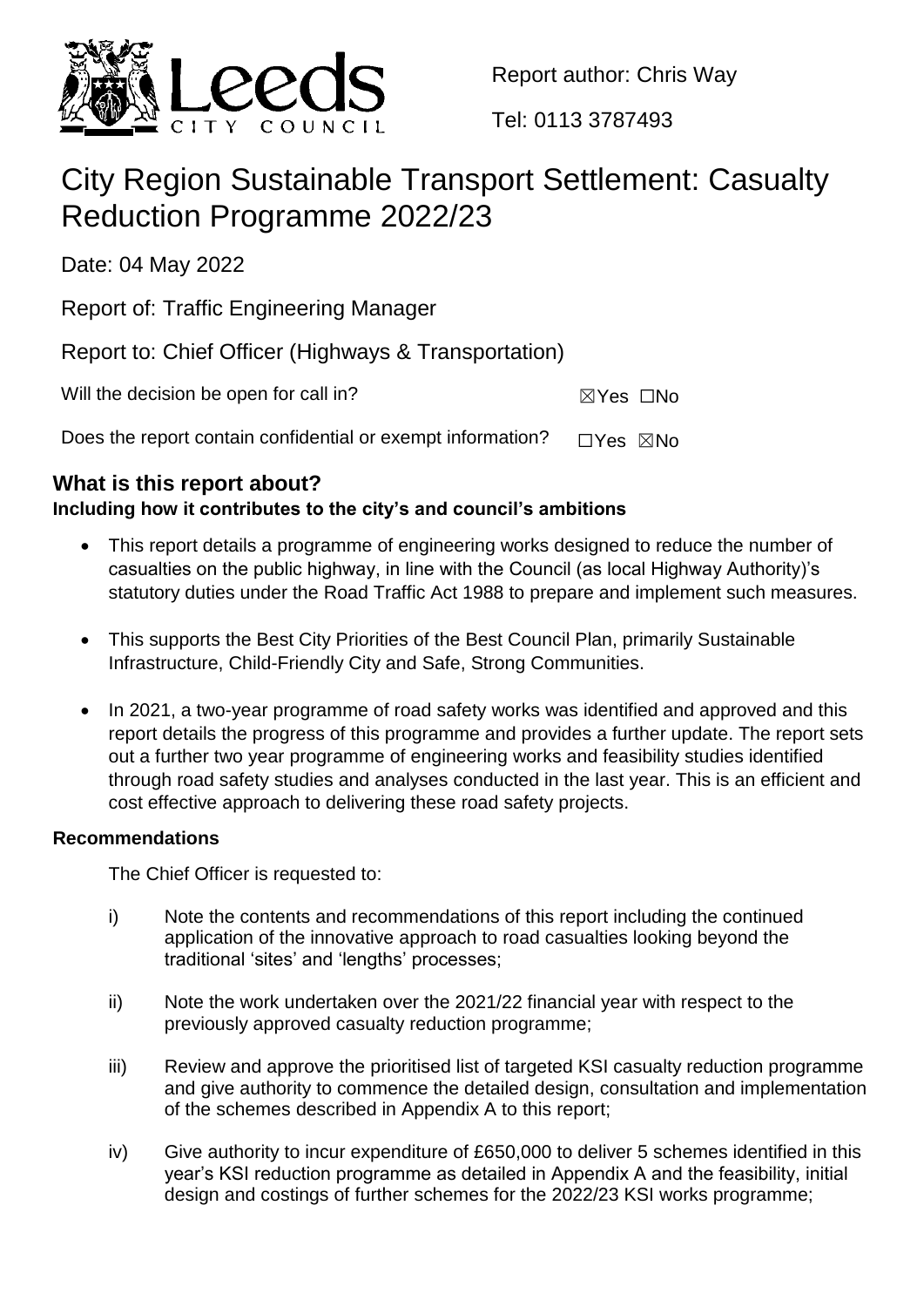- v) Give authority to request the City Solicitor to draft and advertise any Traffic Regulation Orders (Movement Order, Waiting Restriction Order or Experimental Order) as required to address/ resolve the problems identified for each scheme as detailed in Appendix A, and if no valid objections are received, to make, seal and implement the Orders as advertised;
- vi) Approve with reference to the powers contained in Section 66(4) of the Highways Act 1980, that relevant lengths of footway proposed as cycle tracks (detailed in Appendix A) are removed and that following the removal of the footways, cycle tracks are constructed under the powers contained under the provisions of section 65(1) of the Highways Act 1980 for segregated or shared joint use by pedal cyclists and pedestrians: and
- vii) To receive such other and further reports as may be required to address any objections received to advertised notices or other matters arising from the detailed scheme proposals.

#### **Why is the proposal being put forward?**

- 1 Leeds City Council as the Highway Authority for Leeds has statutory duties under the Road Traffic Act 1988 (RTA 1988) to prepare and carry out a programme of measures designed to promote road safety.
- 2 The RTA 1988 (section 39) states that local authorities must undertake studies into accidents arising out of the use of vehicles on the roads or parts of roads for which they are responsible, and take such measures as appear appropriate to prevent such accidents, including the improvement.to, and / or maintenance and repair of these roads.
- 3 Historically these programmes of works have been considered on an annual basis, however in recent years a new approach has introduced a rolling two-year programme of feasibility, design and construction.
- 4 From April 2022, casualty reduction funding in Leeds will be provided from the City Region Sustainable Transport Settlement, which replaces the Local Transport Plan settlement.

#### **Current Casualty Figures for 2021**

- 5 As noted in the 2021 report, traffic volumes on roads in Leeds and elsewhere in the UK were significantly reduced in 2020 due to national Covid-19 lockdowns and other restrictions and recommendations about travelling and meeting. This led to a significant downturn in the numbers of casualties on the highway network in Leeds. This also reflected a wider, national trend).
- 6 Regular travel on the highway resumed in 2021 following the relaxing and alteration of Covid-19 restrictions, with traffic volumes increasing back towards pre-pandemic levels (current data for Feb 2022 indicates traffic at around 85% of 2019 levels). As a likely function of this increase in traffic volumes, casualty numbers on roads in Leeds have returned to levels comparative to the pre-pandemic period.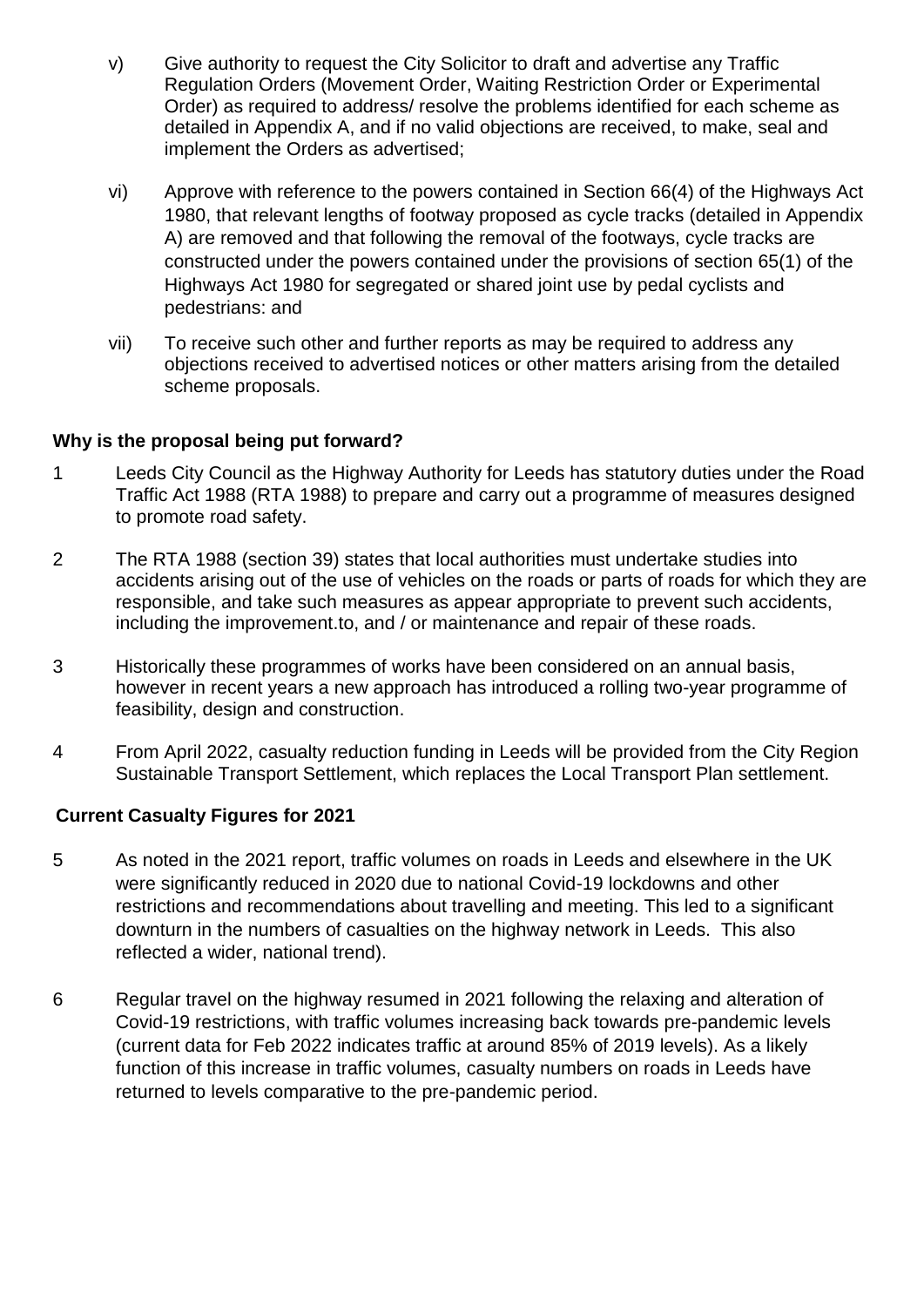#### Fatal Casualties

7 In 2021 19 road users were killed in Leeds. The comparative totals for recent years are shown below:

Table 1: Fatal casualties by year

| 2018 | 26 |
|------|----|
| 2019 | 22 |
| 2020 | 11 |
| 2021 | 19 |

8 As noted in the previous report and above, the 2020 reduction should be treated with caution as it very likely reflects the significant reduction in traffic volumes and not an inherent trend in the data. Comparison with the 2018 and 2019 figures is more appropriate.

#### Killed or Seriously Injured (KSI) casualties

- 9 The combined number of people killed and seriously injured (KSI) has risen to 405 from 231 in 2020. The 2021 total is higher than 2019 and 2018 totals which were 356 and 337 respectively.
- 10 The rise in KSI casualties against 2019 (the last normal year) is almost entirely due to an increase in KSI collisions among car occupants with a 40% increase in 2021. By the same comparison, pedestrians are up 5%, cyclists are down 24% and motorcyclists down 13%.

#### Casualties of all severities

11 In 2021, there were 1,786 casualties in collisions on roads in Leeds, an increase on last year (1,243) though still lower than 2019 and 2018 (1,907 and 1,994). The number of slight injuries rose from 1012 to 1381, though again, this is still lower than 2019 and 2018 (1551 and 1657).

|      | severities | KSI | Fatal | s   | Slight |  |
|------|------------|-----|-------|-----|--------|--|
| 2018 | 1994       | 337 | 26    | 311 | 1657   |  |
| 2019 | 1907       | 356 | 22    | 334 | 1551   |  |
| 2020 | 1243       | 231 | 11    | 220 | 1012   |  |
| 2021 | 1786       | 405 | 19    | 386 | 1381   |  |

Table 2: Casualties of all severities by year

#### Casualty data for the selected programme

12 The programme detailed in this report covers 5 projects with 5 year collision data set out below: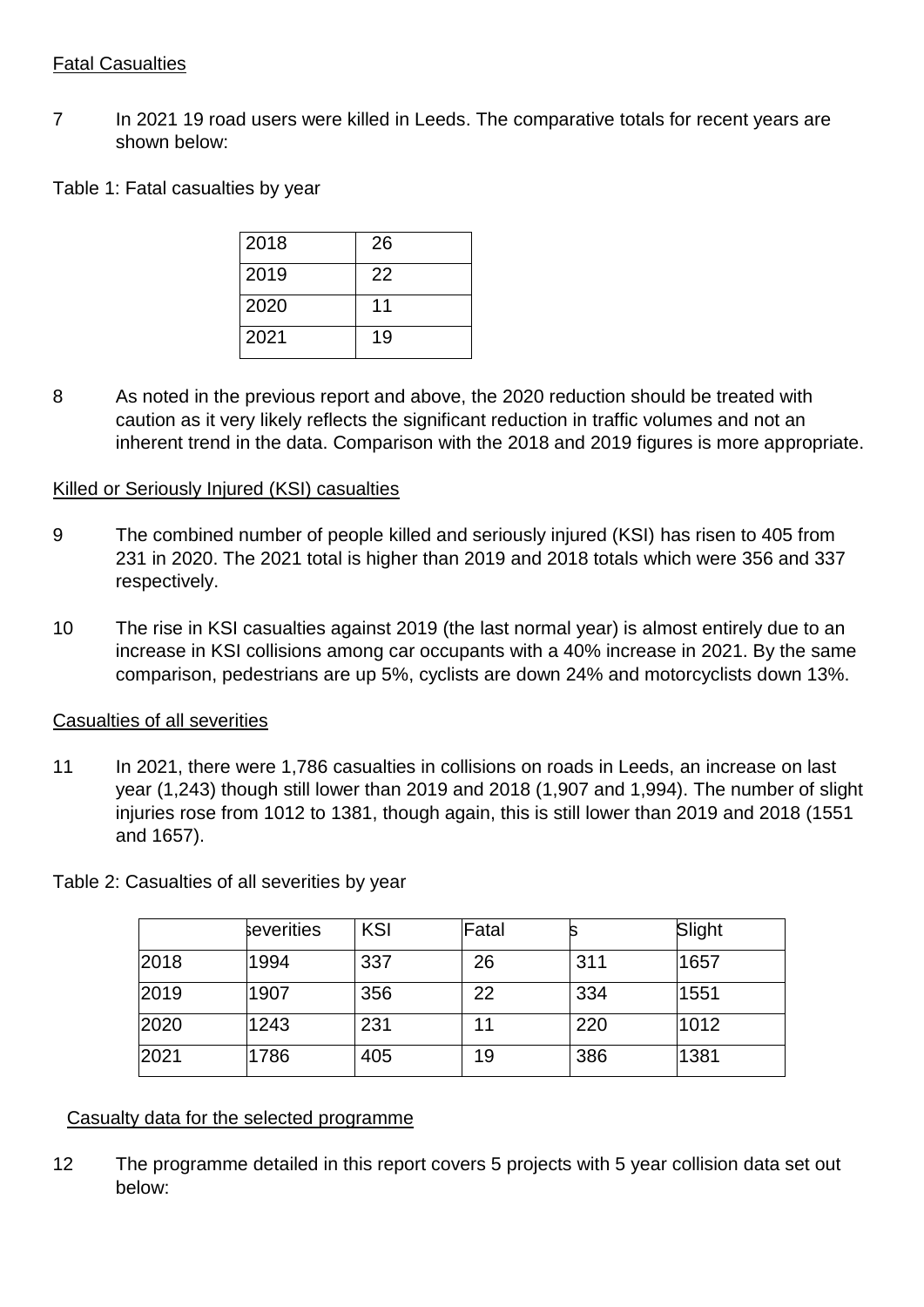Table 3: Casualty data for 2022/23 programme

|                                             | Slight | <b>Serious</b> | Fatal | Total |
|---------------------------------------------|--------|----------------|-------|-------|
| <b>Chapeltown Road</b>                      | 49     | 12             |       | 62    |
| <b>Regent Street</b>                        | 32     | 8              |       | 40    |
| Meanwood                                    | 12     | $\mathcal{P}$  |       | 14    |
| <b>Harehills Road</b>                       | 47     | 6              |       | 53    |
| 20s programme (locations to<br>be confirmed | 0      | 0              |       | 0     |
| <b>Total</b>                                | 140    | 28             |       | 169   |

## **Development of the annual programme**

- 13 Historically the annual Casualty Reduction programme was based primarily on the Sites and Lengths for Concern reports, which were produced on an annual basis and detailed those locations with the greatest road safety issues.
- 14 The success of Leeds City Council as the Highway Authority in addressing these Sites and Lengths has resulted in new evaluation methods being employed, in order to identify other areas where casualties are occurring. Recent years have seen Leeds City Council using a more holistic review of 'lower order' sites and lengths using a lower intervention criteria, and supplementing this with a thorough collision cluster analysis to identify and address underlying causes of road casualties through small to medium scale intervention.
- 15 For the 2021/22 programme a full and comprehensive injury collision analysis was conducted for the following criteria:-
	- Sites for Concern (15+ recorded injury collisions within a 5 year period).
	- Lengths for Concern (10+ recorded injury collisions within a 5 year period plus a casualty road rate above 100% of the expected rate for a road of that class).
	- 'Low Order' Sites for Concern (between 10 and 14 recorded injury collisions within a 5 year period).
	- 'Low Order' Lengths for Concern (between 10 to 14 recorded injury collisions within a 5 year period).
	- KSI cluster site (3 or more KSI collisions within a 100m radius).
	- KSI cluster site (3 or more pedestrian collisions within a 30m radius).
	- KSI cluster site (3 or more pedal cycle collision within a 30m radius)
	- KSI cluster site (3 or more collisions within 100m of a bend)
	- KSI cluster site (3 or more child collisions within 50m)
	- KSI cluster site (4 or more collisions in the dark within 30m)
	- KSI cluster site (3 or more KSI involving vulnerable road users within 30m radius)
- 16 Each identified location has been assessed for its deliverability and for their general value for money in terms of being able to deliver realistic casualty reduction improvement. The schemes were also compared against the general aims of the overarching LTP transport themes in order to enable comparison to be made of the range of benefits of each scheme. (These themes are Road Safety, Economic Growth, Sustainable Travel Choices, Congestion Issues and Equality of Accessibility).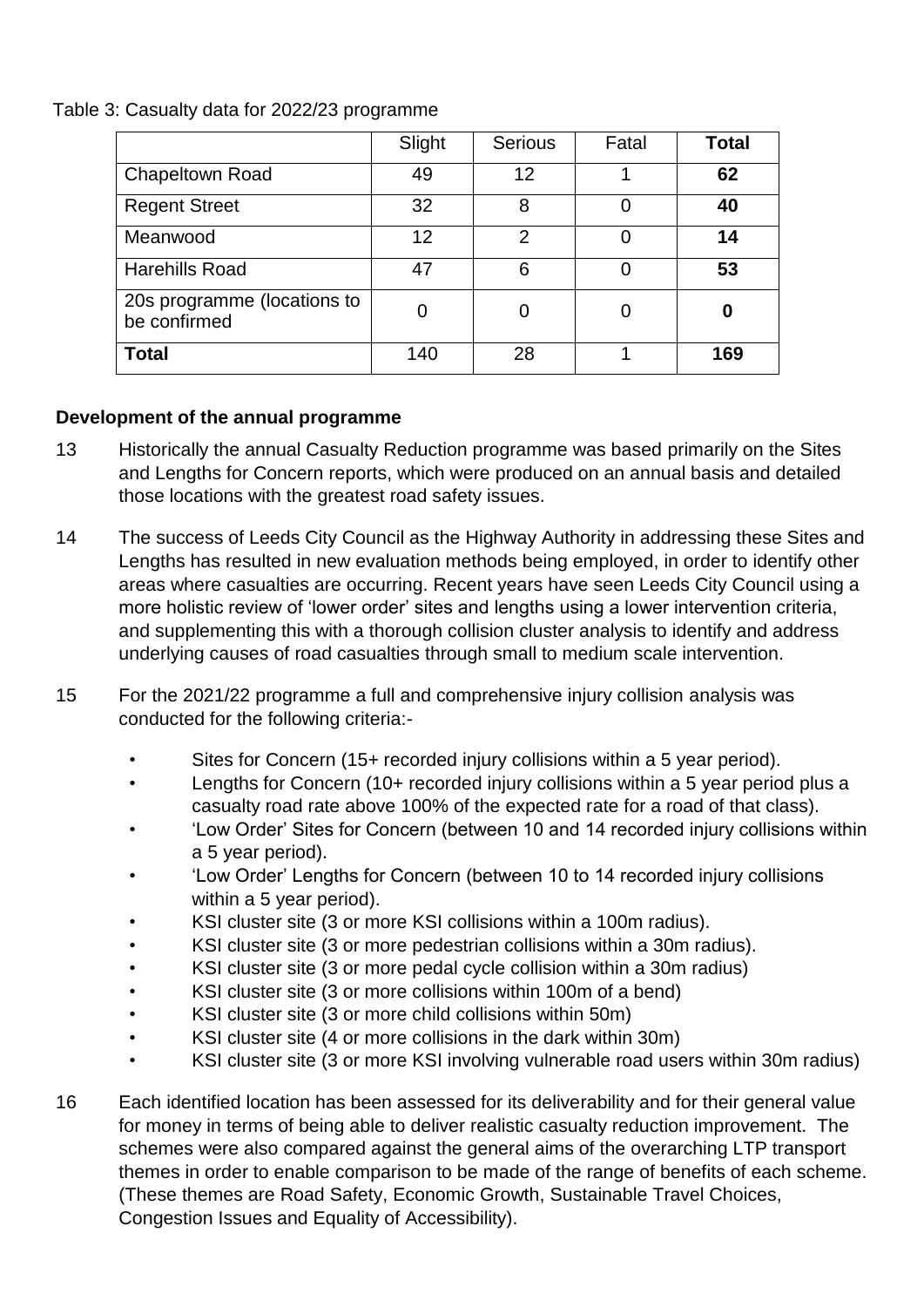17 The outcome of supporting this report is a justifiable and evidence based approach to the identification and listing of a casualty reduction programme that is aimed at reducing recorded injury collisions into the future within Leeds.

#### **Previous 2 year programme and work to date**

18 The outcomes of the approved 2 year programme of projects for 2021/22 is detailed in Table 1 in Appendix B.

#### **What impact will this proposal have?**

| Wards Affected: Chapel Allerton, Gipton & Harehills, Little London & Woodhouse,<br><b>Moortown, Weetwood</b> |            |     |  |  |
|--------------------------------------------------------------------------------------------------------------|------------|-----|--|--|
| Have ward members been consulted?                                                                            | $\Box$ Yes | ⊠No |  |  |

- 19 This report is seeking authority to take forward an agreed programme of City Region Sustainable Transport Settlement – Casualty Reduction schemes as part of a further twoyear programme. This programme will include a package of schemes for delivery in 2022/23, and further feasibility studies in 2022/23 which will aim to develop further schemes for delivery as part of the 2023/24 programme.
- 20 This approach has been adopted for recent Casualty Reduction programme and has generally proved successful – albeit with some difficulties in recent years noted above. In general terms the approach allows a short term 'pipeline' of casualty reduction projects and maintains flexibility in design and delivery.
- 21 Expected casualty reduction is set out below:

Table 4: Expected casualty reduction

|                       | Existing 5 year      | Expected 5 year         | Value of collision |
|-----------------------|----------------------|-------------------------|--------------------|
|                       | collision record     | collision saving        | savings (5 year)   |
| Chapeltown Road       | 62 (1 fatal, 12      | 33 (8 serious, 25       | £2,592,872         |
|                       | serious, 49 slight)  | slight)                 |                    |
| <b>Regent Street</b>  | 40 (8 serious, 32    | 23 (5 serious, 17       | £1,654,865         |
|                       | slight)              | slight)                 |                    |
| Meanwood              | 14 (2 serious, 12    | 5 (1 serious, 4 slight) | £354,949           |
|                       | slight)              |                         |                    |
| <b>Harehills Road</b> | 53 (6 serious, 47    | 30 (5 serious, 25       | £1,854,545         |
|                       | slight)              | slight)                 |                    |
| <b>Totals</b>         | 169 (1 fatal, 28     | 91 (19 serious, 71      | £6,448,231         |
|                       | serious, 140 slight) | slight)                 |                    |

Collision values based on *Department for Transport RAS60001: Average value of prevention per reported casualty and per reported road accident* (Fatal £2,120,669; Serious £246,109; Slight £24,960)

- 22 Initial cost estimates have been prepared for the 2022/23 programme of schemes and a recommended prioritised list (Appendix A) has been developed to enable schemes to be moved forward through design and consultation to implementation.
- 23 The prioritisation assessment has identified that 5 schemes can be delivered, either in full or as part of a two-year delivery, against the current £650,000 allocation for the 2022/23 budget year. Additional feasibility studies will be developed throughout the year as resources allow.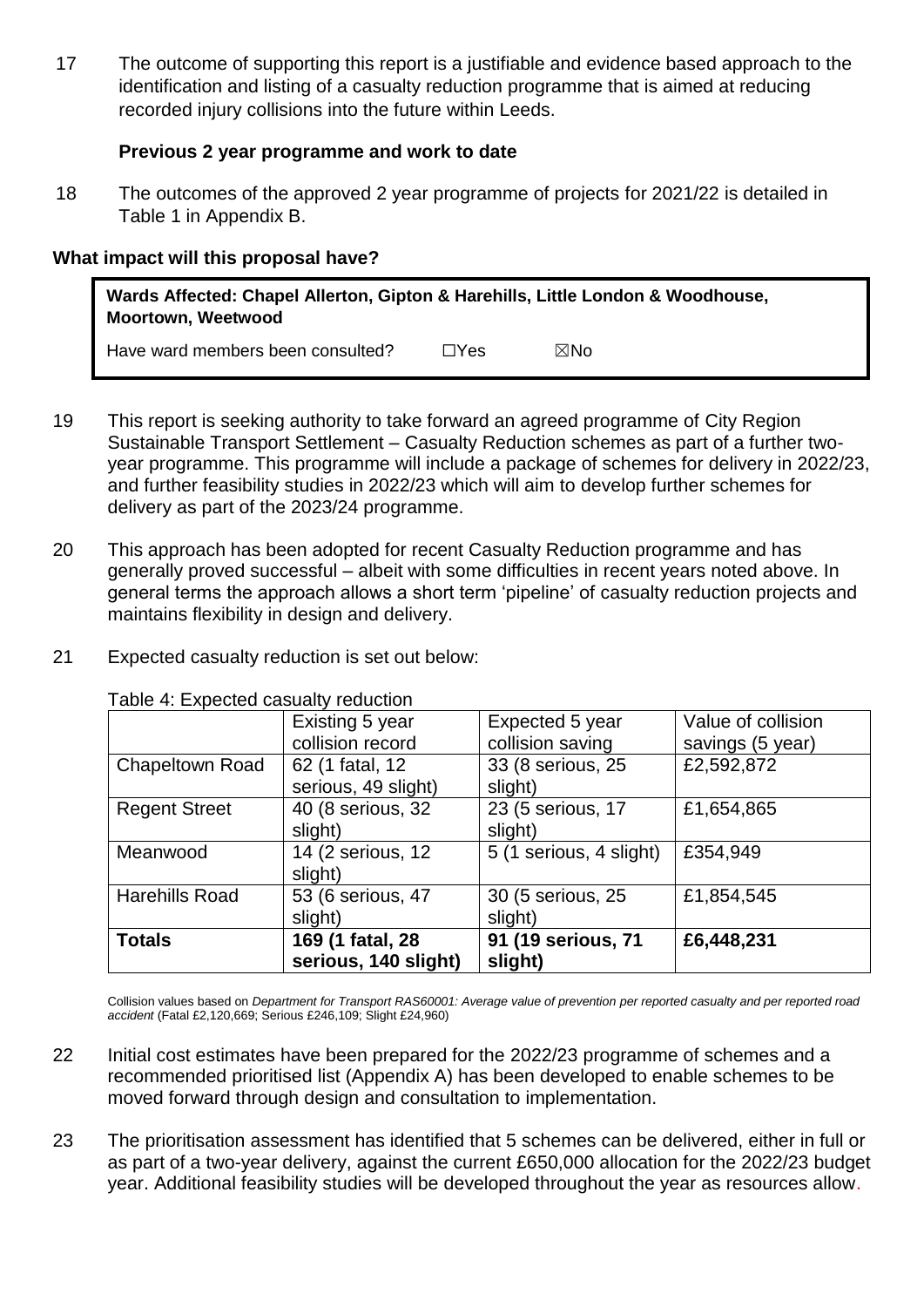#### **City Region Sustainable Transport Settlement 2020/21 budget**

- 24 The 2022/23 new financial year budget is shown below.
	- 2020/21 funding from City Region Sustainable Transport Settlement £ 650,000

Total Casualty Reduction budget for 2022/23 **£ 650,000** (Excluding Annual Pedestrian Crossing programme, which has a separate approval).

#### **Scheme authorisation and reporting procedure**

- 25 Subject to the approval of this report, all schemes in the programme will be reviewed with the Chief Officer (Highways and Transportation) on a monthly basis via the TRANSTAT reporting system. The reporting and review of any contentious issues which may arise as part of the consultation and design process will be reported back to the Chief Officer (Highways and Transportation) via the Highway Board process for consideration. Where any scheme results in objections (namely Traffic calming schemes and Traffic Regulation Orders (Movement or Speed Limit)) these will be reported back with recommendations to the Chief Officer (Highways and Transportation) for a formal decision via the normal objection reporting process.
- 26 **Programme** Subject to approval being granted, it is proposed to design and consult on the schemes, advertise any related draft Traffic Regulation Orders and implement the works across the 2022/23 and 2023/24 financial years.

#### **What consultation and engagement has taken place?**

- 27 The Executive Member for Infrastructure and Climate was briefed on the programme on  $15<sup>th</sup>$ March 2022.
- 28 Individual ward members, emergency services, local residents and the West Yorkshire Combined Authority will be consulted as part of the development and implementation of each individual project.
- 29 The progress of the overall programme and each individual scheme will be monitored by the Chief Officer (Highways and Transportation) and Heads of Service via a regular presentation/ update on a monthly basis via the TRANSTAT meeting. This process covers scheme design, consultation, statutory process and project delivery.
- 30 Safety Audits will be conducted for all schemes and where any road safety concerns are identified and which cannot be resolved to a satisfactory outcome prior to the commencement on site, these will be submitted to mini- SMT to review

#### **What are the resource implications?**

- 31 The casualty reduction budget for 2022/23 comprises £650,000. This will facilitate the delivery of the four schemes detailed in this report.
- 32 Traffic Engineering will deliver the projects as part of their annual programmes for 2022/23 and 2023/24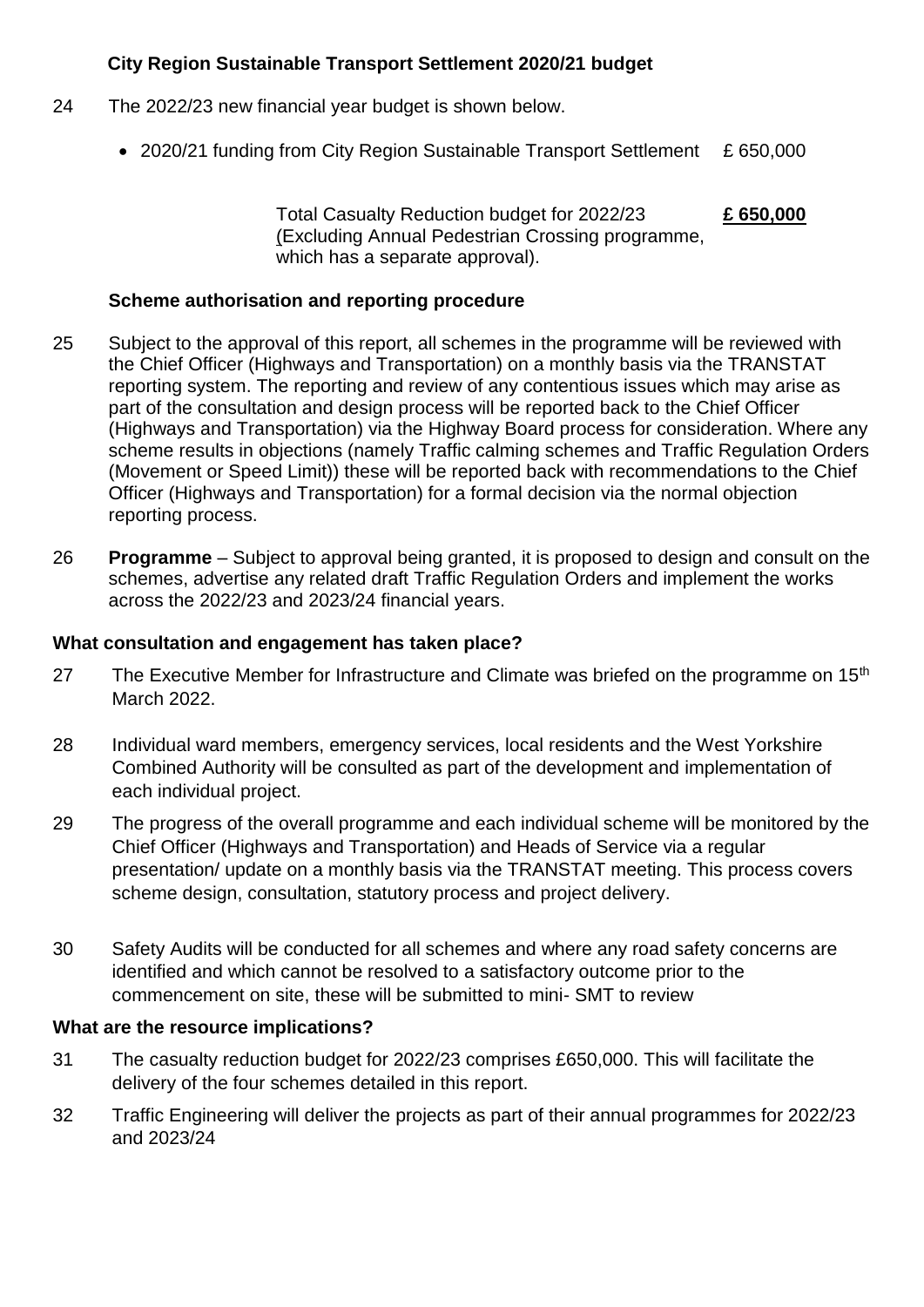#### **What are the legal implications?**

- 33 As noted above, the Highway Authority for Leeds has statutory duties under the Road Traffic Act 1988 to prepare and carry out a programme of measures designed to promote road safety. The proposals detailed in this report fulfil that statutory duty.
- 34 There will be some Traffic Regulation Orders required to deliver these projects and these are detailed in Appendix A. These will be introduced using the powers contained within the Road Traffic Regulation Act 1984, the Highways Act 1980 and the Local Government Miscellaneous Provisions Act 1976. Further, the procedural steps undertaken will comply fully with the requirements of the Local Authorities' Traffic Orders (Procedure) (England and Wales) Regulations 1996.

#### **What are the key risks and how are they being managed?**

- 35 Feasibility design has taken place on the projects detailed in Appendix A and delivery risks have been minimised through this process.
- 36 There remains a risk that objections are received to the proposed designs, either at consultation or legal advertisement stages, which could delay scheme delivery whilst resolution discussions are undertaken.

### **Does this proposal support the council's 3 Key Pillars?**

☒Inclusive Growth ☒Health and Wellbeing ☒Climate Emergency

- 37 The package of casualty reduction measures detailed in this report (noting its place in a successful ongoing programme of annual works) will further reduce the number and severity of collisions on the public highway in Leeds. This will make the highway safer and more accessible to all users supporting the 3 Key Pillars identified by the council.
- 38 More specifically, the package supports Inclusive Growth by reducing the impact road safety concerns have on vulnerable road users. It supports Health and Wellbeing by directly reducing the number of severity of collisions and in the wider context by providing a road environment more conducive to active travel choices (and hence to healthier lifestyles). This improvement for active travel choices also reduces the dependence on the private car and supports the Climate Emergency.

#### **Options, timescales and measuring success**

#### **a) What other options were considered?**

39 None.

## **b) How will success be measured?**

- 40 Annual assessment of the individual locations listed in Appendix A will take place and is expected to show demonstrable reductions in the number and severity of casualties following the engineering works.
- 41 This will support the wider reduction in casualty numbers discussed above and will influence long term trends across the city.

## **c) What is the timetable for implementation?**

42 The works detailed in this report will be delivered across two years, 2022/23 – 2023/24, with the majority of works expected in the 2022/23 financial year.